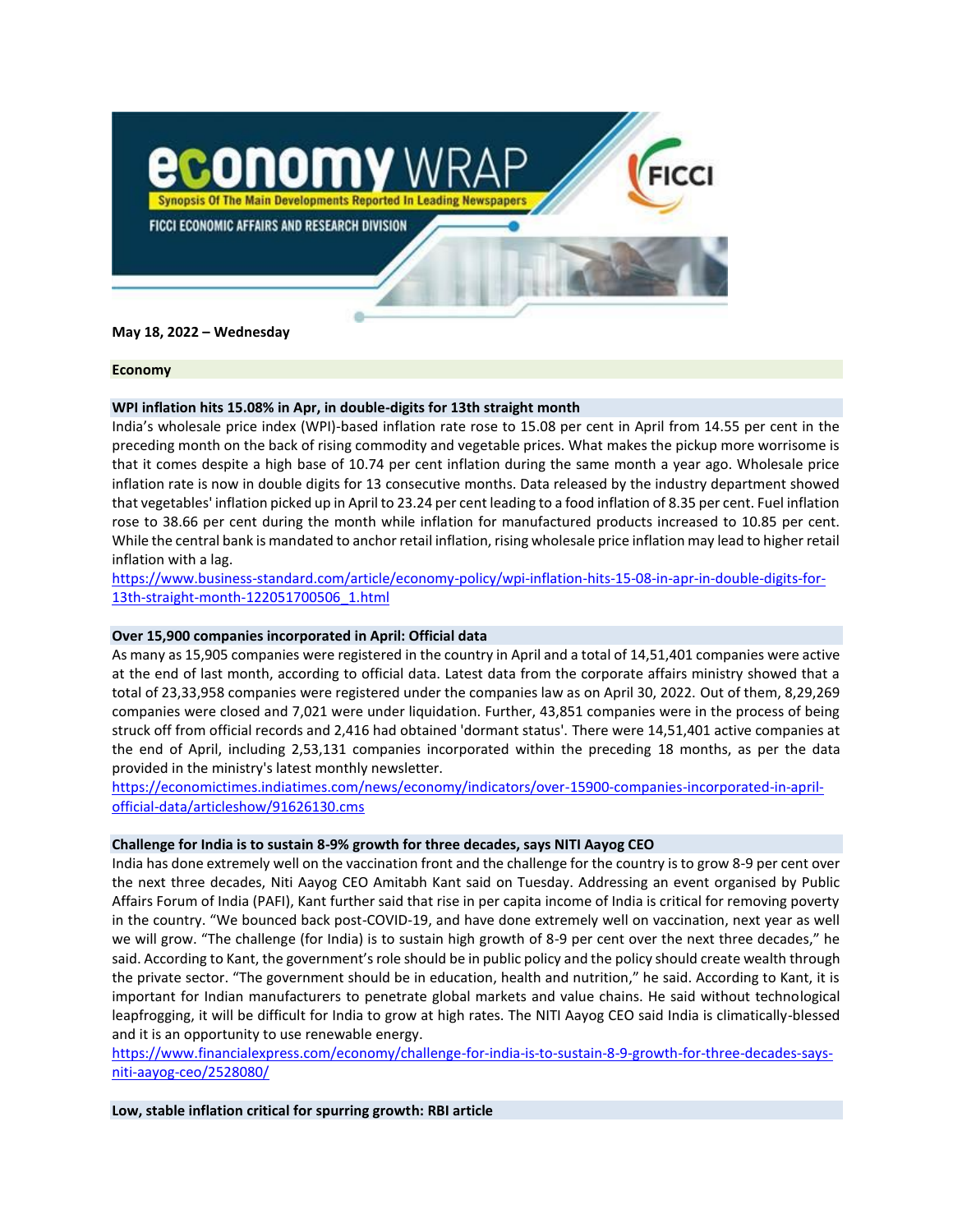Improving infrastructure, ensuring low and stable inflation, and maintaining macroeconomic stability are critical for reviving animal spirits and spurring growth, according to an article published in the RBI Bulletin on Tuesday. The article titled 'State of the Economy' notes that the Indian economy consolidated its recovery, with most constituents surpassing pre-pandemic levels of activity. Heightened global risks stemming from weakening growth, elevated inflation, supply disruptions on account of geopolitical spillovers and financial market volatility stemming from synchronised monetary tightening pose near-term challenges. "India faces challenges in building from the scars of the pandemic through larger investments in health and productivity of the human capital," the article said. Further, it said that with an acceleration in the pace of digitalisation, the footprint of the unicorn ecosystem in India is expanding, reflecting a rapidly changing economy.

<https://www.financialexpress.com/economy/low-stable-inflation-critical-for-spurring-growth-rbi-article/2528332/>

### **Economy likely to grow 12-13 pc in Q1: Icra**

Citing the second highest business activity index reading in 13 months in April, rating agency Icra on Tuesday forecast the economy to grow 12-13 per cent in the first quarter of the current fiscal. However, Icra has maintained its annual GDP projection at 7.2 per cent for this fiscal citing worries over inflation and the resultant RBI tightening. "Our business activity monitor for April at 115.7 indicates that activity was roughly 16 per cent higher than the year ago (period) and pre-COVID levels in spite of the global headwinds," Icra Chief Economist Aditi Nayar told PTI. This high growth may persist in May, especially on an annualised basis, which should translate into a double-digit GDP expansion in Q1 at 12-13 per cent. However, this may not sustain and the annual growth in volume and activity may moderate, she said. According to her, higher input costs may dampen GVA growth to single-digits. "Therefore, we maintain our GDP growth forecast at 7.2 per cent for FY23". Citing rising inflation worries, she said the consumer price index is expected to average at 6.3-6.5 per cent this fiscal.

<https://www.financialexpress.com/economy/economy-likely-to-grow-12-13-pc-in-q1-icra/2528202/>

### **British brokerage says wheat export ban "marginally positive" for India inflation**

The ban on wheat exports is only "marginally positive" for the domestic inflation outlook, a British brokerage said on Tuesday. The ongoing heatwave poses "significant risks" to the wheat output, and the government's surprise move to ban the exports will ease domestic price concerns only at the margins, analysts at Barclays said. Firming prices of the grain aggravating the already uncomfortable inflation situation was speculated as one of the reasons for the surprise move from the government to ban wheat exports. The headline inflation accelerated to nearly 8 per cent in April and is expected to stay elevated for some more time. Already, there have been a slew of moves by Indian policymakers to contain inflation like a surprise hike in lending rates before the export ban. "Wheat export ban marginally positive for domestic inflation outlook," the analysts said, adding that a 10 per cent rise in domestic wheat prices pushes up the headline inflation by 0.27 per cent.

[https://www.financialexpress.com/economy/british-brokerage-says-wheat-export-ban-marginally-positive-for](https://www.financialexpress.com/economy/british-brokerage-says-wheat-export-ban-marginally-positive-for-india-inflation/2528323/)[india-inflation/2528323/](https://www.financialexpress.com/economy/british-brokerage-says-wheat-export-ban-marginally-positive-for-india-inflation/2528323/)

#### **Banking and Finance**

### **Working capital drawdowns of corporates and MSME borrowers rising with input costs**

Banks are seeing a rise in drawdowns on the working capital limits of corporates and MSME borrowers as rallying commodity prices raise input costs. Bankers said while earlier 30-40% utilisation in highly-rated large corporates was a big challenge, these limits have now been exhausted by up to 60-70%, raising hopes of fresh loans. "The working capital drawdowns are increasing on the corporate book because their input costs have gone up," said Samuel Joseph, deputy MD, IDBI Bank. "Many companies that were not utilising fund-based exposures at all, have started using that, which will add to the overall corporate credit growth. A 30-40% utilisation in highly rated large corporates was a big challenge earlier, today they are pushed up to 60-70%."

[https://economictimes.indiatimes.com/industry/banking/finance/banking/working-capital-drawdowns-of](https://economictimes.indiatimes.com/industry/banking/finance/banking/working-capital-drawdowns-of-corporates-and-msme-borrowers-rising-with-input-costs/articleshow/91626740.cms)[corporates-and-msme-borrowers-rising-with-input-costs/articleshow/91626740.cms](https://economictimes.indiatimes.com/industry/banking/finance/banking/working-capital-drawdowns-of-corporates-and-msme-borrowers-rising-with-input-costs/articleshow/91626740.cms)

### **Govt extends April GST payment deadline till May 24**

As taxpayers face technical glitches on the GST portal, the government on Tuesday extended the due date for April tax payment till May 24 and has directed Infosys for early resolution of the problem. "The due date for filing FORM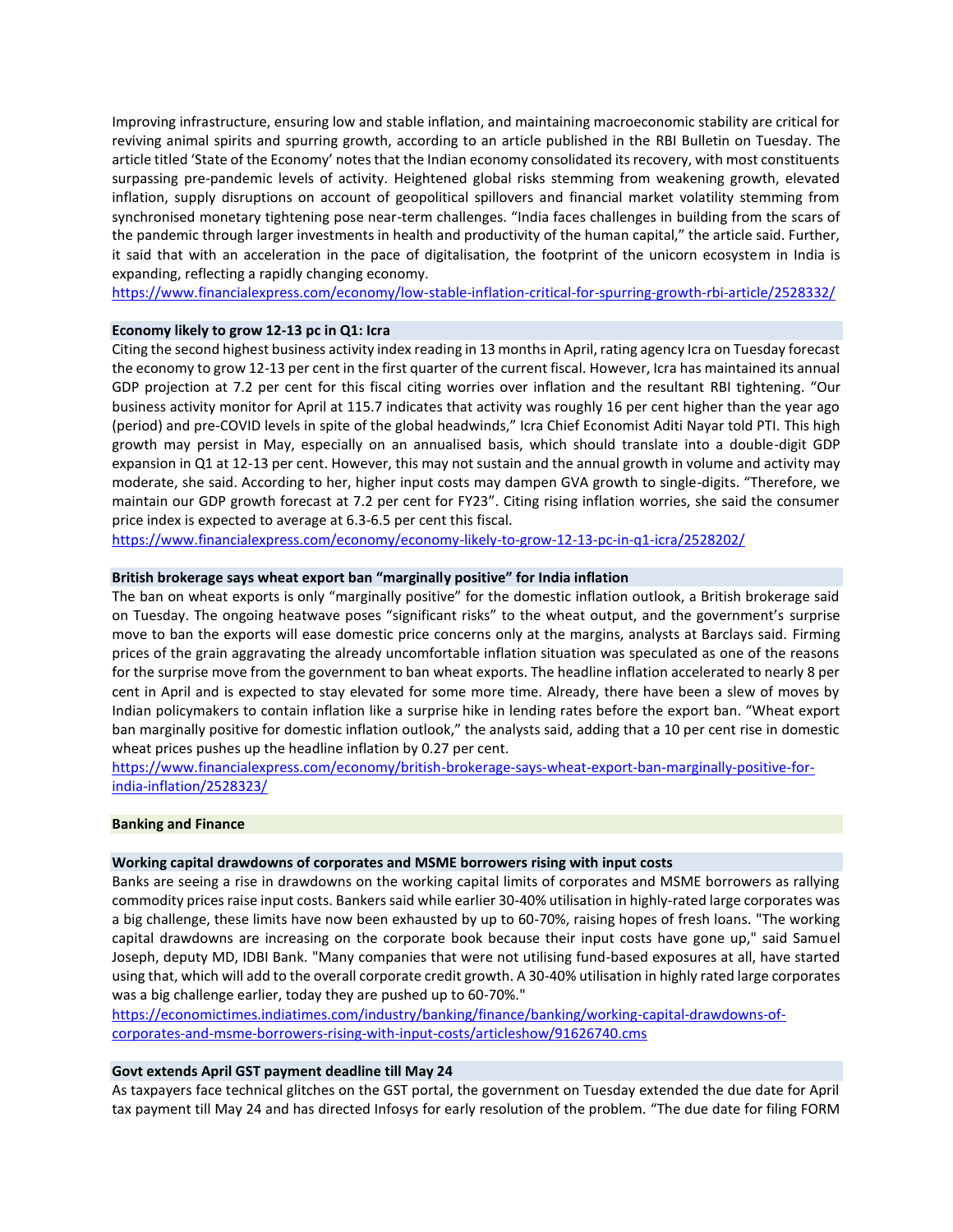GSTR-3B for the month of April 2022 has been extended till 24th May 2022," the Central Board of Indirect Taxes and Customs (CBIC) said in a late-night tweet. Earlier in the day, the CBIC had said that a technical glitch has been reported by Infosys in the generation of April GSTR-2B and auto-population of GSTR-3B on the portal. [https://economictimes.indiatimes.com/news/economy/policy/govt-extends-april-gst-payment-deadline-till-may-](https://economictimes.indiatimes.com/news/economy/policy/govt-extends-april-gst-payment-deadline-till-may-24-directs-infosys-to-fix-problem/articleshow/91625272.cms)[24-directs-infosys-to-fix-problem/articleshow/91625272.cms](https://economictimes.indiatimes.com/news/economy/policy/govt-extends-april-gst-payment-deadline-till-may-24-directs-infosys-to-fix-problem/articleshow/91625272.cms)

### **With transactions worth Rs 1 lakh crore, govt surpasses FY22 target of monetisation plan**

The government has completed transactions worth Rs 1 lakh crore under the National Monetisation Pipeline (NMP) in 2021-22, surpassing the ambitious programme's first-year target of Rs 88,000 crore, Niti Aayog CEO Amitabh Kant said on Tuesday. Addressing an event organised by Public Affairs Forum of India (PAFI), Kant said India needs to fire on all cylinders, including manufacturing and services, to achieve high growth rates. "India has the biggest asset monetisation programme...my asset monetisation target was Rs 88,000 crore for last year. I have crossed it by Rs 12,000 crore," he said. In August 2021, finance minister Nirmala Sitharaman announced the Rs 6 lakh crore-NMP over four years to unlock value in infrastructure assets across sectors.

[https://economictimes.indiatimes.com/news/economy/finance/with-transactions-worth-rs-1-lakh-crore-govt](https://economictimes.indiatimes.com/news/economy/finance/with-transactions-worth-rs-1-lakh-crore-govt-surpasses-fy22-target-of-monetisation-plan/articleshow/91619951.cms?utm_source=ETTopNews&utm_medium=HPTN&utm_campaign=AL1&utm_content=23)[surpasses-fy22-target-of-monetisation-](https://economictimes.indiatimes.com/news/economy/finance/with-transactions-worth-rs-1-lakh-crore-govt-surpasses-fy22-target-of-monetisation-plan/articleshow/91619951.cms?utm_source=ETTopNews&utm_medium=HPTN&utm_campaign=AL1&utm_content=23)

[plan/articleshow/91619951.cms?utm\\_source=ETTopNews&utm\\_medium=HPTN&utm\\_campaign=AL1&utm\\_conte](https://economictimes.indiatimes.com/news/economy/finance/with-transactions-worth-rs-1-lakh-crore-govt-surpasses-fy22-target-of-monetisation-plan/articleshow/91619951.cms?utm_source=ETTopNews&utm_medium=HPTN&utm_campaign=AL1&utm_content=23)  $nt=23$ 

### **Financial conditions ease in April; external headwinds to weigh: CRISIL**

The reading on CRISIL's Financial Conditions Index (FCI) eased in April relative to previous month as some of the global headwinds set in motion by the Russia-Ukraine war stabilised. On the domestic front, some tightness in interest rates was seen following the RBI policy in April. Yet, the real policy rate stayed negative (as inflation remains higher than the repo rate), while bank lending rates remained at decadal lows. This, along with improving economic activity, contributed to a recovery in credit growth, CRISIL said in a statement. CRISIL's FCI is a monthly tracker based on 15 key parameters across equity, debt, money and forex markets, along with policy and lending conditions. Positive values of the index are associated with easier-than-average financial conditions, while negative values are associated with tighter-than-average financial conditions. External headwinds are expected to get stronger in the coming months as major central banks increase their pace of tightening to combat inflation. The US Federal Reserve has already raised its policy rate twice until May, and Standard & Poor's expects five more hikes in the remainder of 2022.

[https://www.business-standard.com/article/economy-policy/financial-conditions-ease-in-april-external](https://www.business-standard.com/article/economy-policy/financial-conditions-ease-in-april-external-headwinds-to-weigh-crisil-122051700675_1.html)[headwinds-to-weigh-crisil-122051700675\\_1.html](https://www.business-standard.com/article/economy-policy/financial-conditions-ease-in-april-external-headwinds-to-weigh-crisil-122051700675_1.html)

#### **Microfinance sector clocks 5% Q4 FY22 growth from year-ago period: Report**

The country's microfinance sector showed signs of recovery during the fourth quarter of the financial year 2021-22 after the pandemic with over 13 per cent portfolio growth among lenders from the previous quarter and around 5 per cent year-on-year (YoY) growth, indicating field activities coming back to near normalcy, said a report by the Reserve Bank of India (RBI)-recognised self-regulatory organisation (SRO) for microfinance institutions (MFIs) Sa-Dhan. The association has 215 members. Non-banking financial company (NBFC)-MFIs had registered growth of 19 per cent to Rs 94,096 crore in their portfolio while not-for-profit MFIs (NFPs) showed 30 per cent growth to Rs 2,745 crore during Q4 from the year-ago quarter. However, banks' portfolio had dipped 7 per cent to Rs 1.02 lakh crore. YoY disbursements were also up for all lenders during Q4 except banks which saw a decline to Rs 35,773 crore in Q4 FY22 from Rs 46,911 crore in Q4 FY21.

[https://www.financialexpress.com/industry/sme/msme-fin-microfinance-sector-clocks-5-q4-fy22-growth-from](https://www.financialexpress.com/industry/sme/msme-fin-microfinance-sector-clocks-5-q4-fy22-growth-from-year-ago-period-report/2528493/)[year-ago-period-report/2528493/](https://www.financialexpress.com/industry/sme/msme-fin-microfinance-sector-clocks-5-q4-fy22-growth-from-year-ago-period-report/2528493/)

#### **Industry**

### **Goyal meets textile industry to discuss rising cotton prices**

Worried about galloping cotton prices and their effect on the textile industry, Minister for Commerce & Industry and Textiles Piyush Goyal met stakeholders — including garment manufacturers, spinners and traders of cotton and cotton yarn — on Tuesday to discuss various options of dealing with the situation. "As the present situation is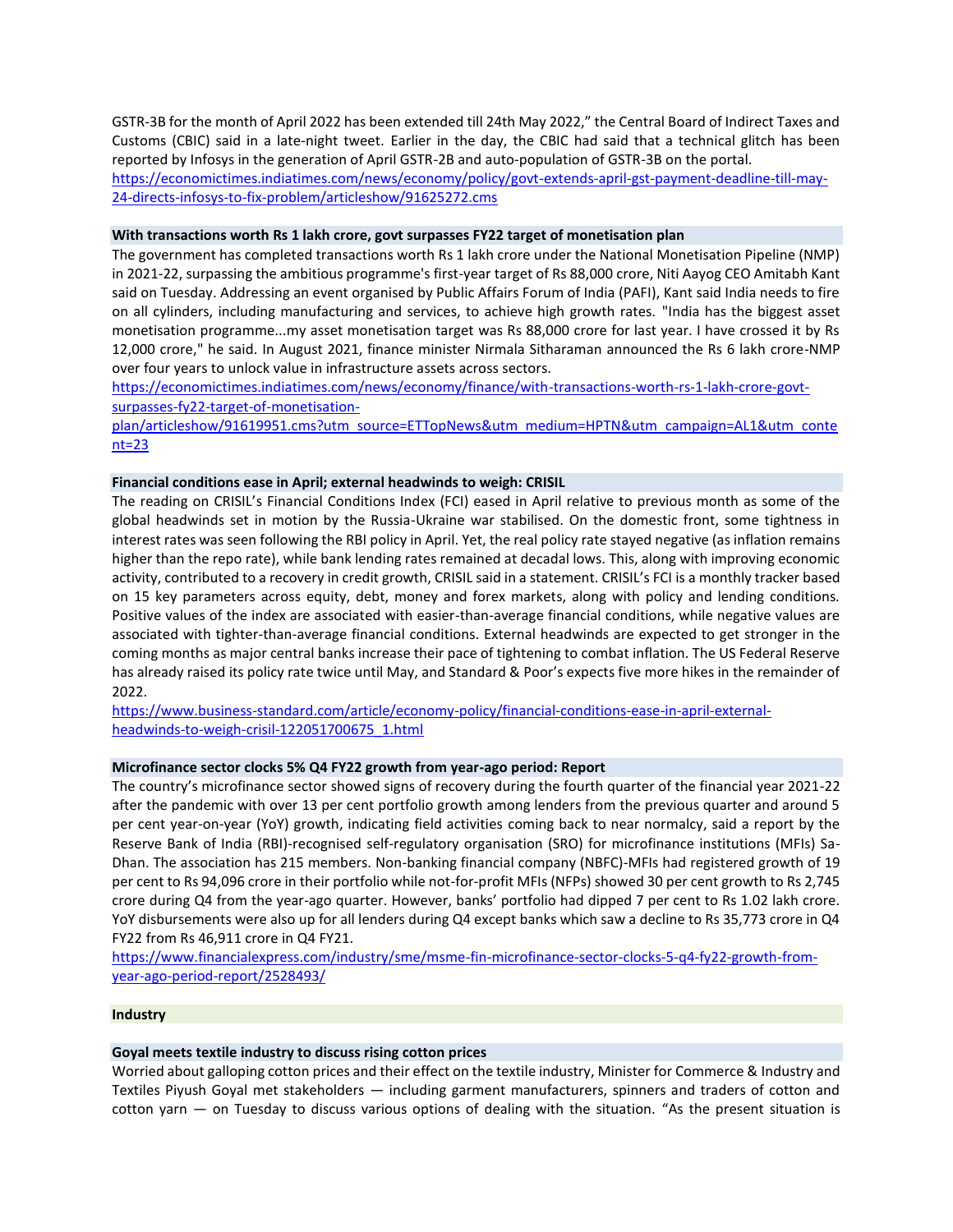perceived differently by different stakeholders, it is important to see things from everyone's perspective. That is why the Minister called for a meeting of all stakeholders," an official said. Cotton prices have almost doubled since the beginning of the current season seven months ago, from ₹55,000 per candy to over ₹1 lakh per candy, increasing input costs for textile and garments manufacturers.

[https://www.thehindubusinessline.com/economy/goyal-meets-textile-industry-to-discuss-rising-cotton](https://www.thehindubusinessline.com/economy/goyal-meets-textile-industry-to-discuss-rising-cotton-prices/article65423874.ece)[prices/article65423874.ece](https://www.thehindubusinessline.com/economy/goyal-meets-textile-industry-to-discuss-rising-cotton-prices/article65423874.ece)

# **India's heatwave to lift AC sales to record, but supplies from China delayed**

Indian air conditioner manufacturers are expecting record sales this year as a heatwave scorches most of the country, an industry body told Reuters, but delayed arrivals of components from COVID-hit China may cause shortages of premium products. With temperatures this month breaching 49 degrees Celsius in New Delhi, sales are set to reach 8.5-9 million units this year, up from 2019's previous record of 6.5 million, the head of the Consumer Electronics and Appliances Manufacturers Association (CEAMA) said."The market has been extremely good because this year, we got the heat in the second half of March rather than April," CEAMA President Eric Braganza, formerly the India head of China's Haier Appliances, said on Tuesday. Power demand has also hit a record high as India registered its hottest March in more than a century and an unusually hot April.

[https://economictimes.indiatimes.com/industry/cons-products/durables/indias-heatwave-to-lift-ac-sales-to](https://economictimes.indiatimes.com/industry/cons-products/durables/indias-heatwave-to-lift-ac-sales-to-record-but-supplies-from-china-delayed/articleshow/91618831.cms?utm_source=ETTopNews&utm_medium=HPTN&utm_campaign=AL1&utm_content=23)[record-but-supplies-from-china-](https://economictimes.indiatimes.com/industry/cons-products/durables/indias-heatwave-to-lift-ac-sales-to-record-but-supplies-from-china-delayed/articleshow/91618831.cms?utm_source=ETTopNews&utm_medium=HPTN&utm_campaign=AL1&utm_content=23)

[delayed/articleshow/91618831.cms?utm\\_source=ETTopNews&utm\\_medium=HPTN&utm\\_campaign=AL1&utm\\_co](https://economictimes.indiatimes.com/industry/cons-products/durables/indias-heatwave-to-lift-ac-sales-to-record-but-supplies-from-china-delayed/articleshow/91618831.cms?utm_source=ETTopNews&utm_medium=HPTN&utm_campaign=AL1&utm_content=23) [ntent=23](https://economictimes.indiatimes.com/industry/cons-products/durables/indias-heatwave-to-lift-ac-sales-to-record-but-supplies-from-china-delayed/articleshow/91618831.cms?utm_source=ETTopNews&utm_medium=HPTN&utm_campaign=AL1&utm_content=23)

### **Russia-Ukraine war takes the sheen off Gujarat's diamond industry**

The Russia-Ukraine war has had another fallout: India's diamond polishing hub in Surat, Gujarat has lost work. The ongoing conflict has impacted the supply of raw diamonds to Gujarat's diamond polishing industry with some large entities curtailing work to just 3-4 days and smaller ones shutting shop. Russian raw diamonds, usually small, make up 40% of diamond trade volume and about 30% in value, reported The Times of India. This forms part of the \$18 billion diamond trade between India and Russia which now has taken a hit. The roughs supplied before the USsanctions were imposed are fast running out and the hurdles to set up an alternative to SWIFT payments has slowed down the supply. SWIFT is a payment system that enables banks worldwide to safely and instantly communicate about cross-border payments.

[https://economictimes.indiatimes.com/industry/cons-products/fashion-/-cosmetics-/-jewellery/russia-ukraine](https://economictimes.indiatimes.com/industry/cons-products/fashion-/-cosmetics-/-jewellery/russia-ukraine-war-takes-the-sheen-off-gujarats-diamond-industry/articleshow/91612643.cms)[war-takes-the-sheen-off-gujarats-diamond-industry/articleshow/91612643.cms](https://economictimes.indiatimes.com/industry/cons-products/fashion-/-cosmetics-/-jewellery/russia-ukraine-war-takes-the-sheen-off-gujarats-diamond-industry/articleshow/91612643.cms)

### **Tractor business makes a comeback in April**

Tractor sales in India picked up to a record in April, snapping months of decline, as higher cash flow from healthy rabi crops made it easier for farmers to purchase farm equipment. Sales in April grew by 41% from a year ago after posting a decline for five months in a row. Hemant Sikka, president of farm equipment business at Mahindra & Mahindra, told ET that April of 2022 was the best-ever April in the history of the tractor industry with over 89,000 units sold, a new benchmark for this period compared with the previous high of around 66,700 units in April 2019. Tractor manufacturers expect this momentum to sustain and are ramping up their monthly production schedules by 25-30% for the next two months to meet this demand.

[https://economictimes.indiatimes.com/industry/auto/lcv-hcv/tractor-business-makes-a-comeback-in](https://economictimes.indiatimes.com/industry/auto/lcv-hcv/tractor-business-makes-a-comeback-in-april/articleshow/91626525.cms)[april/articleshow/91626525.cms](https://economictimes.indiatimes.com/industry/auto/lcv-hcv/tractor-business-makes-a-comeback-in-april/articleshow/91626525.cms)

#### **Cloud-based digital solutions to empower Indian ITeS sector: Experts**

Cloud-based digital solutions will enhance agility, empower hybrid workspaces and facilitate intellectual property (IP)-led innovation for the information technology-enabled services (ITeS) sector in India that has been at the forefront of digital transformation and enterprises, industry experts said on Tuesday. The Indian IT industry has grown by 13-14 per cent and the consumption of technology has nearly grown by 7-8 per cent. According to CP Gurnani, CEO and Managing Director, Tech Mahindra, the pandemic increased the rate of technology adoption since we had to go virtual. "As a business, you need to anticipate the technology evolution and ways to improve the process. The easiest way to do it is to evolve faster into business transformation, software-as-a-service (SaaS),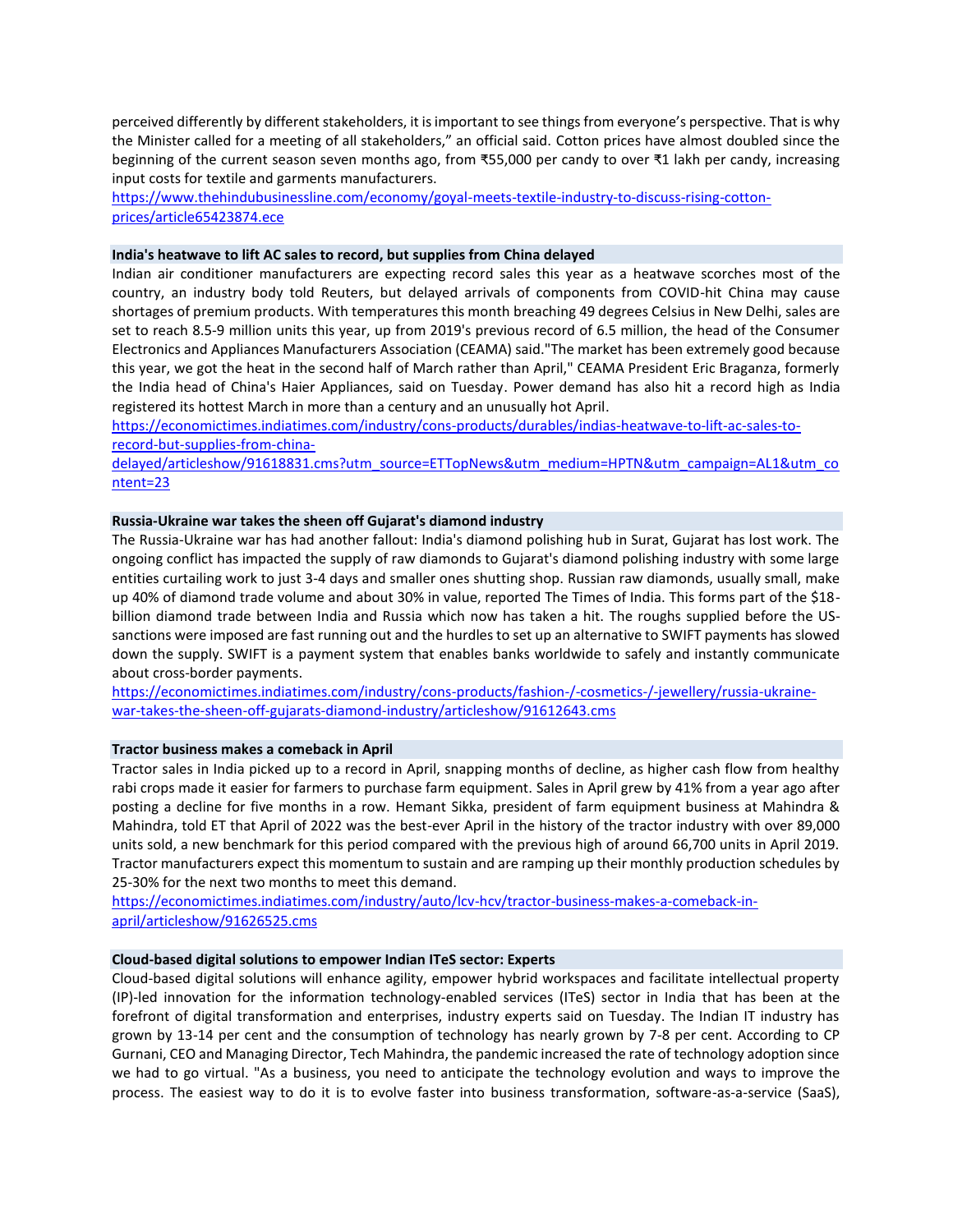metaverse, or employee experience management," he told Anant Maheswari, President of Microsoft India, in a fireside chat during the company's 'Future Ready Industry' event.

[https://www.business-standard.com/article/technology/cloud-based-digital-solutions-to-empower-indian-ites](https://www.business-standard.com/article/technology/cloud-based-digital-solutions-to-empower-indian-ites-sector-experts-122051700590_1.html)[sector-experts-122051700590\\_1.html](https://www.business-standard.com/article/technology/cloud-based-digital-solutions-to-empower-indian-ites-sector-experts-122051700590_1.html)

#### **Agriculture**

#### **Govt secures potassic, phosphatic fertilisers for kharif season: Mandaviya**

Asserting that there will not be any shortage of key fertilisers during the upcoming kharif season, Chemicals and Fertilisers Minister Mansukh Mandaviya on Tuesday said the government has secured in advance enough DAP supplies and has also entered into a long term pact with Jordan for import of potassic and phosphatic soil nutrients. Last week, a long term pact was signed between Indian and Jordanian companies for an annual supply of 30 lakh tonnes of rock phosphate used in DAP making, 3 lakh tonnes of potash, 2.50 lakh tonnes of DAP and 1 lakh tonnes of phosphoric acid, for the next five years, he said. With India securing 30 per cent Di-Ammonium Phosphate (DAP) required for kharif season much in advance and companies told not to buy at higher rates from global market, the minister claimed there was correction in the international DAP prices which declined to USD 920 per tonne from USD 1,030 per tonne during last week.

[https://economictimes.indiatimes.com/news/economy/agriculture/govt-secures-potassic-phosphatic-fertilisers](https://economictimes.indiatimes.com/news/economy/agriculture/govt-secures-potassic-phosphatic-fertilisers-for-kharif-season-mandaviya/articleshow/91620413.cms)[for-kharif-season-mandaviya/articleshow/91620413.cms](https://economictimes.indiatimes.com/news/economy/agriculture/govt-secures-potassic-phosphatic-fertilisers-for-kharif-season-mandaviya/articleshow/91620413.cms)

### **Cotton prices top record ₹1 lakh/candy toeing global trend**

Cotton prices in the Indian domestic market topped a record ₹1 lakh a candy (356 kg) as global prices for the natural fibre topped 150 US cents a pound (₹92,000 approximately). "Cotton prices firmed up during the weekend itself. Best quality cotton is quoted at ₹1.10 lakh a candy, medium quality at ₹1 lakh and cotton of lower quality is offered at ₹90,000-95,000," said Rajkot-based Anand Poppat, a trader in raw cotton, cotton yarn and waste.

[https://www.thehindubusinessline.com/economy/agri-business/cotton-prices-top-record-1-lakhcandy-toeing](https://www.thehindubusinessline.com/economy/agri-business/cotton-prices-top-record-1-lakhcandy-toeing-global-trend/article65423556.ece)[global-trend/article65423556.ece](https://www.thehindubusinessline.com/economy/agri-business/cotton-prices-top-record-1-lakhcandy-toeing-global-trend/article65423556.ece)

#### **Higher food prices to aid farm income, even as costs rise: BofA Securities**

Expectations of a normal monsoon and elevated food prices have brightened the outlook for rural income in rabi and kharif season for FY23, a report by BofA Securities stated on Tuesday. According to the report, the normal to good monsoon rains in the last three years have aided kharif food grain production, up 2.8 per cent year-on-year (YoY) on an average, and if normal monsoon in 2022 facilitates output, then kharif food grain production may go up 2.5 per cent YoY. This comes atop a 1.5 per cent YoY increase in rabi food grain output. Over a period of time, share of crops in agriculture has come off, from 67 per cent in FY11 to 55 per cent in FY21. The rating agency sees farm costs rising by seven per cent YoY in kharif season in FY23, up from 5.9 per cent yoy in FY22, this expecting kharif income to grow by 10.1 per cent YoY in FY23 atop 9.5 per cent YoY in FY22.

[https://www.business-standard.com/article/economy-policy/elevated-prices-to-aid-income-even-as-farm-costs](https://www.business-standard.com/article/economy-policy/elevated-prices-to-aid-income-even-as-farm-costs-rise-bofa-securities-122051700426_1.html)[rise-bofa-securities-122051700426\\_1.html](https://www.business-standard.com/article/economy-policy/elevated-prices-to-aid-income-even-as-farm-costs-rise-bofa-securities-122051700426_1.html)

#### **Infrastructure**

#### **New unit under rail board to oversee Gati Shakti projects**

In an administrative overhaul of the Railway Board, a new arm has been constituted for overseeing implementation of projects under Gati Shakti Master Plan. According to officials in the know, the Gati Shakti directorate of the Indian Railways will be headed by an official at the grade of additional member. It will be the 25th administrative directorate of the Indian Railways. Other directorates of the Indian Railways are electrical, tourism, signalling and telecom, economics, traffic, planning, and infrastructure among others. "The implementation of the Railway's portion of the Gati Shakti programme will be prioritised by this directorate," a senior rail ministry official said.

[https://economictimes.indiatimes.com/industry/transportation/railways/new-unit-under-rail-board-to-oversee](https://economictimes.indiatimes.com/industry/transportation/railways/new-unit-under-rail-board-to-oversee-gati-shakti-projects/articleshow/91626136.cms)[gati-shakti-projects/articleshow/91626136.cms](https://economictimes.indiatimes.com/industry/transportation/railways/new-unit-under-rail-board-to-oversee-gati-shakti-projects/articleshow/91626136.cms)

#### **Energy**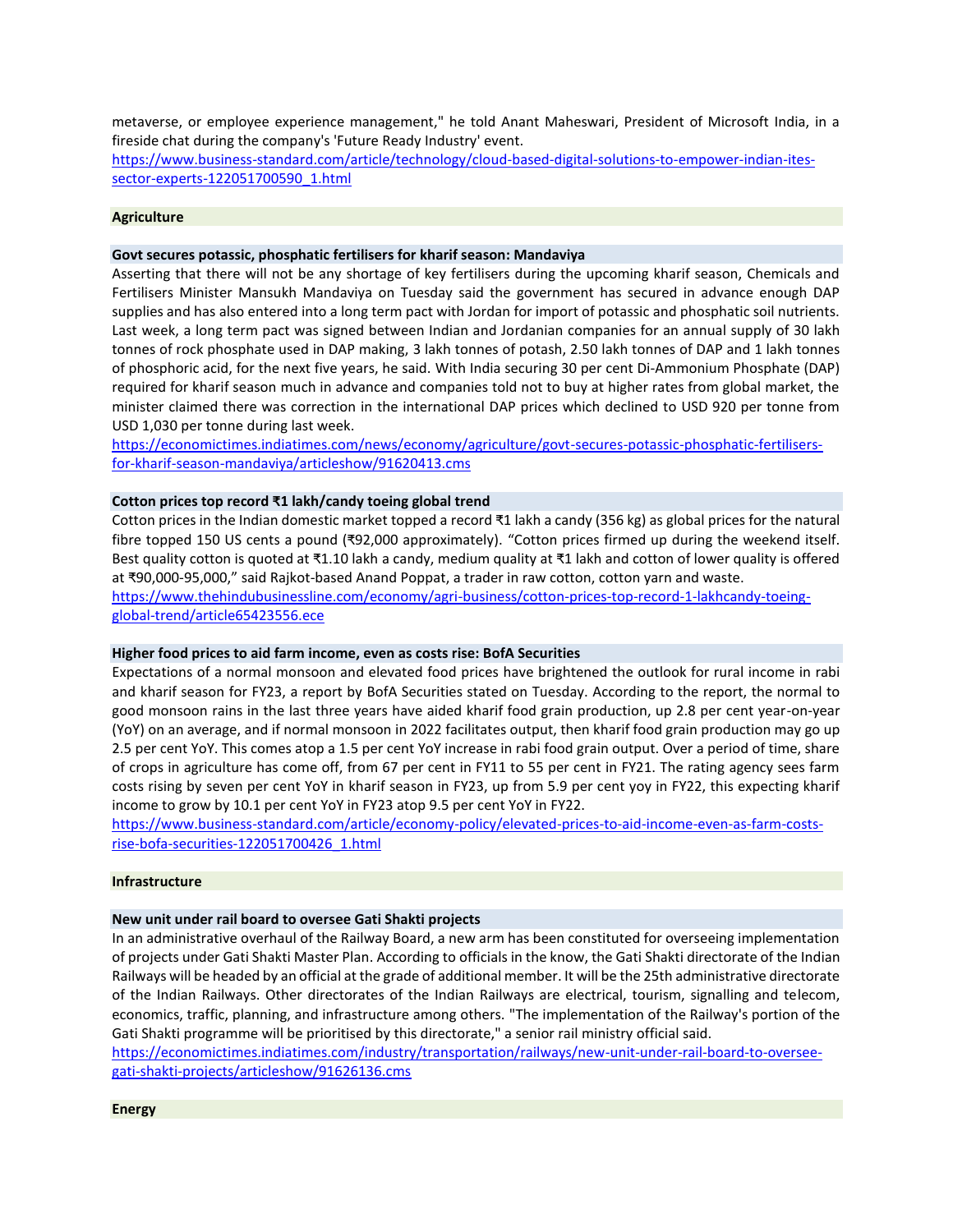### **Work begins on world's largest renewable energy storage project in Andhra**

The worlds largest Integrated Renewable Energy Storage Project (IRESP) is coming up in Andhra Pradesh's Kurnool district with an investment of over \$3 billion. Chief Minister Y S. Jagan Mohan Reddy on Tuesday performed the first concrete pour ceremony of the project being implemented by Greenko Group. The company said this 5,230 MW IRESP will play a pivotal role in India attaining energy security and enabling global energy transition. According to Greenko, this is a first of its kind single location energy storage project with wind and solar capacities. The project is being implemented with an investment of over \$3 billion comprising pumped storage (10,800 MWh of daily storage), solar (3,000 MW) and wind (550 MW). The project will help avoid 15 million tonnes of CO2 annually which is equivalent to emissions from three million cars.

[https://www.business-standard.com/article/economy-policy/work-begins-on-world-s-largest-renewable-energy](https://www.business-standard.com/article/economy-policy/work-begins-on-world-s-largest-renewable-energy-storage-project-in-andhra-122051700591_1.html)[storage-project-in-andhra-122051700591\\_1.html](https://www.business-standard.com/article/economy-policy/work-begins-on-world-s-largest-renewable-energy-storage-project-in-andhra-122051700591_1.html)

## **Petrol pump operators say OMCs rationing diesel supply, stop credits**

Oil marketing companies (OMCs) are resorting to emergency measures such as stopping credits to petrol pump owners and rationing auto fuels, particularly diesel, as the under-recoveries on petrol have averaged at ₹8-10 a litre, while that on diesel is in the range of ₹25 per litre. Sources said that OMCs are unable to pass on the increase in crude oil prices to the end consumer. Besides, there is no window available for fuel price revision, at least for the current fortnight, due to record high inflation in both wholesale price index (WPI) and consumer price index (CPI). [https://www.thehindubusinessline.com/economy/petrol-pump-operators-say-omcs-rationing-diesel-supply-stop](https://www.thehindubusinessline.com/economy/petrol-pump-operators-say-omcs-rationing-diesel-supply-stop-credits/article65423587.ece)[credits/article65423587.ece](https://www.thehindubusinessline.com/economy/petrol-pump-operators-say-omcs-rationing-diesel-supply-stop-credits/article65423587.ece)

# **Telecom**

# **India aims to roll out 6G telecom network by end of decade, says PM**

India is targeting the rollout of 6G telecom network, which will provide ultra high speed internet connectivity, by the end of the decade, Prime Minister Narendra Modi said on Tuesday. India currently has 3G and 4G telecom networks and companies are gearing up to launch 5G over the next few months. Speaking at the silver jubilee event of telecom sector regulator TRAI here, he said it is estimated that the 5G network rollout will add USD 450 billion to the Indian economy. This is not just increasing internet speed but also the pace of development and creating jobs," he said, adding the 5G technology will bring positive change in governance of the country, ease of living and ease of doing business. It will boost growth in agriculture, health, education, infrastructure and logistics, he said.

[https://www.financialexpress.com/industry/india-aims-to-roll-out-6g-telecom-network-by-end-of-decade-says](https://www.financialexpress.com/industry/india-aims-to-roll-out-6g-telecom-network-by-end-of-decade-says-pm/2528044/)[pm/2528044/](https://www.financialexpress.com/industry/india-aims-to-roll-out-6g-telecom-network-by-end-of-decade-says-pm/2528044/)

### **DoT likely to move 5G spectrum auction proposal to Cabinet next week**

The Department of Telecom is likely to move the 5G spectrum auction proposal to the Union Cabinet for final approval next week, an official source said on Tuesday. The Digital Communications Commission has finalised the base price suggested by the Telecom Regulatory Authority of India, the source, who did not wish to be named, said. "The DCC has firmed up its view. It's not a decision making body. It will give recommendation to the Cabinet for final approval of the auction plan. There is no change in the base price that Trai has recommended," the official said. Telecom operators have opposed the base price recommended by the regulator Trai. The DCC has decided not to auction spectrum frequency range between 27.5-28.5 gigahertz and leave it for satellite services. The Telecom Regulatory Authority of India (Trai) had recommended a base price for this frequency range and suggested that it can be used for both mobiles as well as satellite services.

[https://www.financialexpress.com/industry/dot-likely-to-move-5g-spectrum-auction-proposal-to-cabinet-next](https://www.financialexpress.com/industry/dot-likely-to-move-5g-spectrum-auction-proposal-to-cabinet-next-week/2528548/)[week/2528548/](https://www.financialexpress.com/industry/dot-likely-to-move-5g-spectrum-auction-proposal-to-cabinet-next-week/2528548/)

#### **States**

#### **Kashmir breaks 10-year tourist record with 700,000 bookings between Jan and mid-May**

As temperatures soar in the plains, more and more Indians are packing their bags to head to Kashmir; the valley is witnessing "an unprecedented rush" this summer season. Data from the Jammu and Kashmir Tourism Department